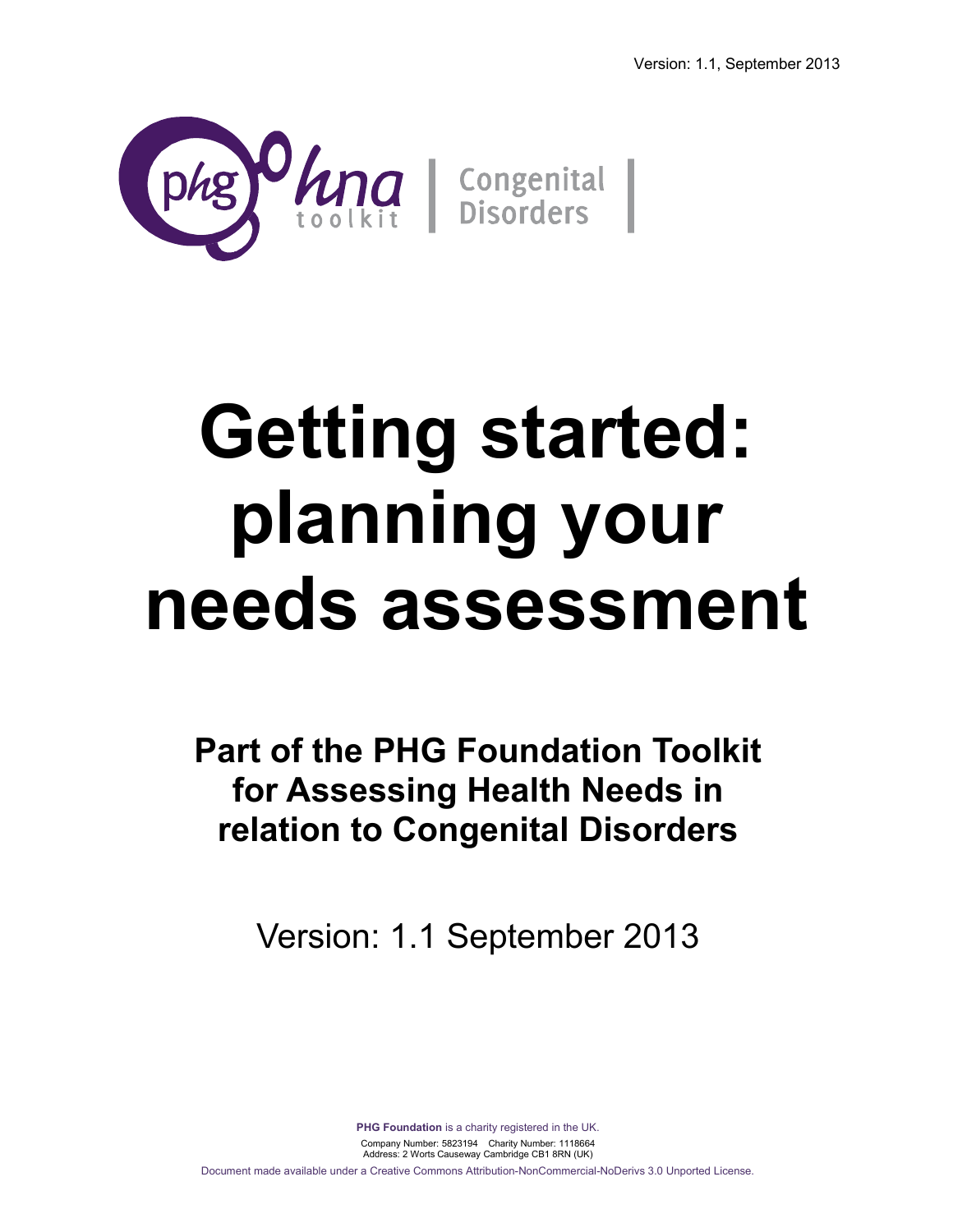

## **INTRODUCTION**

The first steps in undertaking a Health Needs Assessment in relation to congenital disorders are to form a Coordinating Team, identify available resources for carrying out the work, set up an advisory Steering Group, choose the topic(s) for your HNA, define your aims and objectives, identify any additional stakeholders and advisers who may be involved in the project, set the time frame for the work, and prepare a budget. This 'Getting Started' document guides you through this process.

## **1. Forming your Coordinating Team**

The Coordinating Team will take overall responsibility for the HNA, including choosing the topics, identifying financial and other resources, and carrying out the detailed work and background research. It is important to involve people with the authority both to start the HNA process and to make public health and policy decisions in light of the findings, as well as those with the technical expertise to carry out the HNA. The Coordinating Team should be supported by someone to carry out administrative/data entry and organisational functions.

List the Coordinating Team membership, identifying who will lead the team and, for each team member, their general responsibilities and how much time they will dedicate to the project. List also those providing administrative support, their time input and their functions.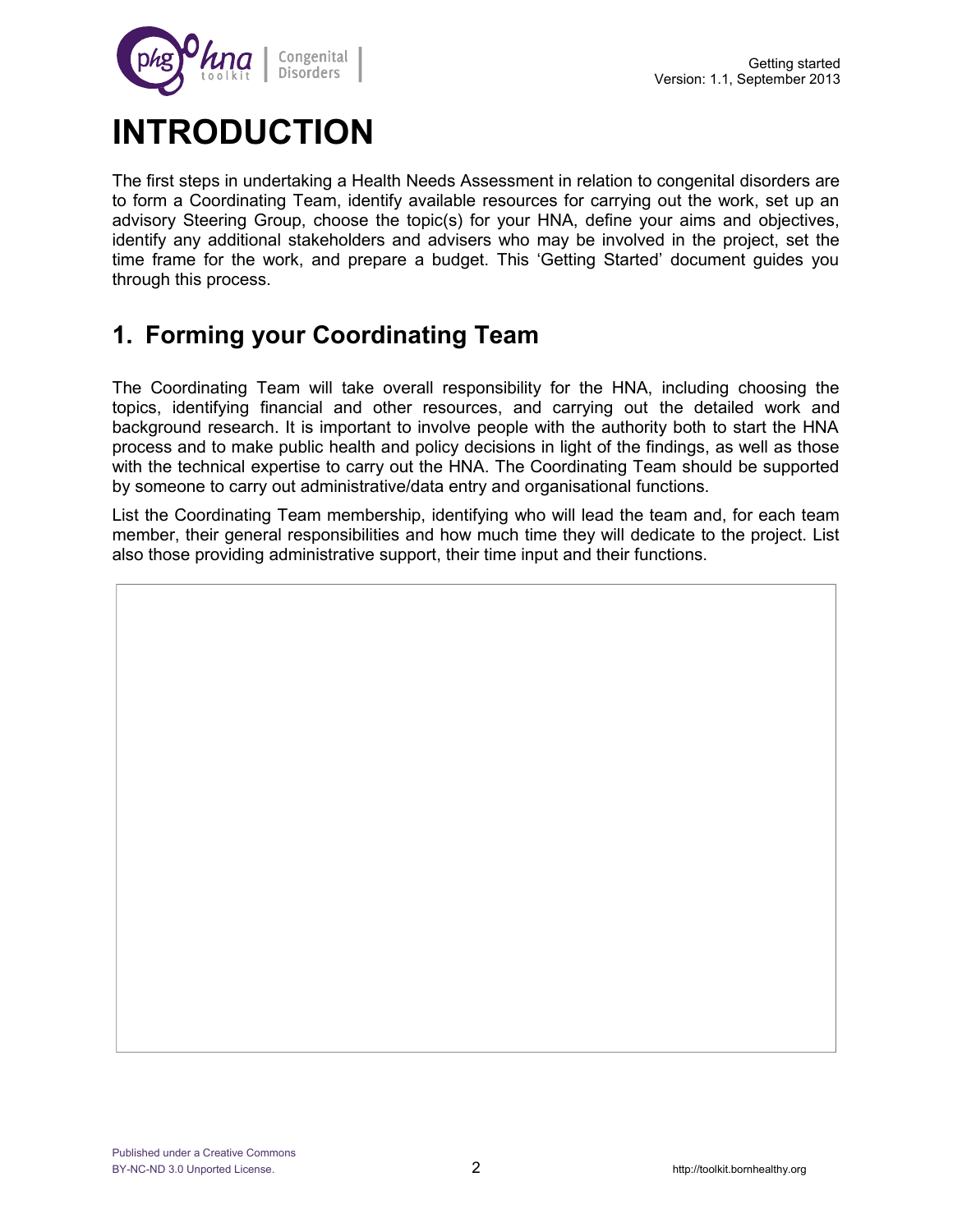

## **2. Identifying financial and other resources**

Consider the available resources for conducting the needs assessment, and where funding is coming from. This may influence what you will be able to deliver. Please list the sources of funding and resources available.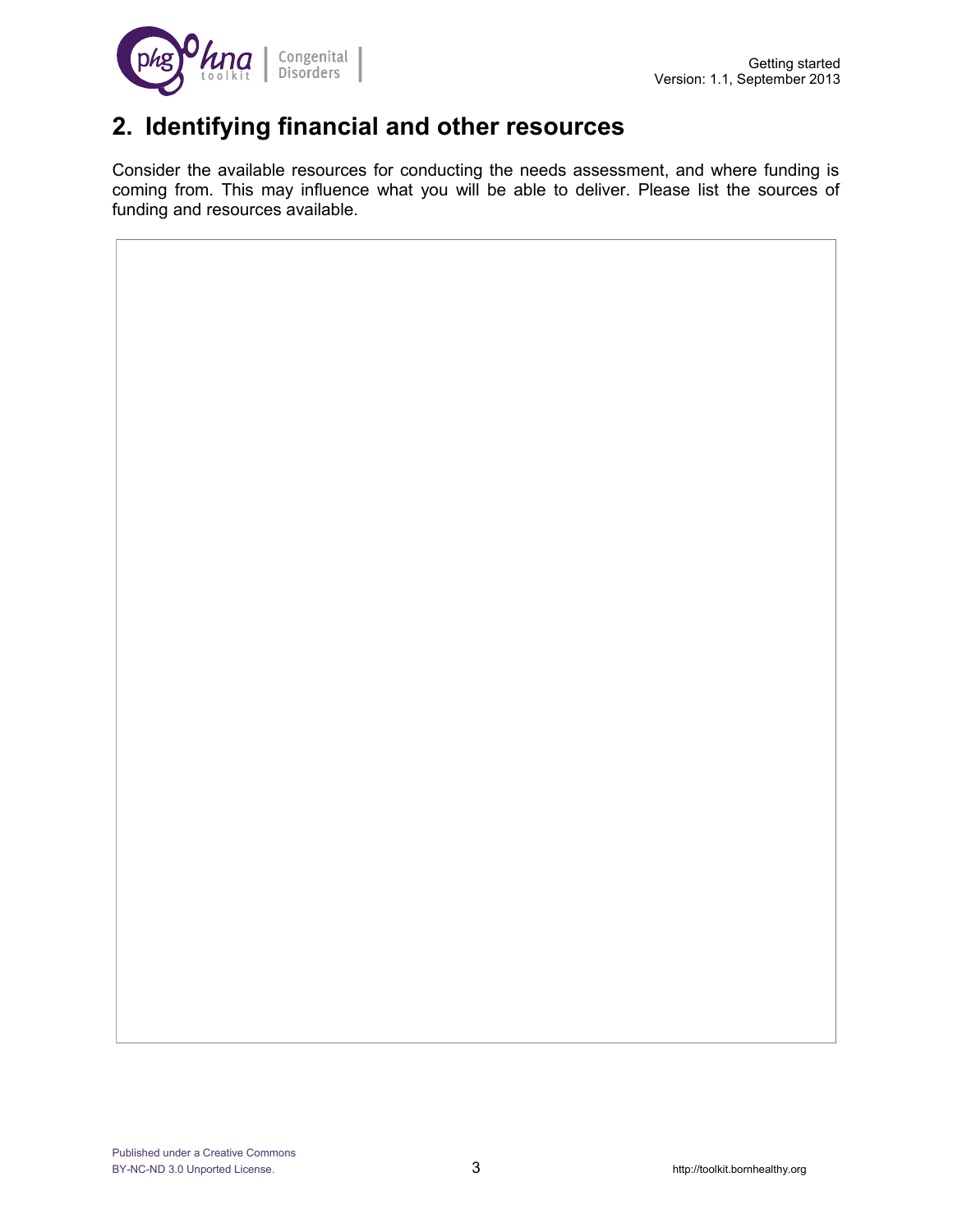

## **3. Setting up a Steering Group**

The next step is to set up a Steering Group which will decide high level priorities, make connections, guide and provide expert input and champion the work. The Steering Group may include, for example, representation from the national (and local) Ministries of Health or equivalent institutions; the public health services; clinical and laboratory genetics; maternal and child health services; medical and health educators; patients' representatives, such as charities supporting those with congenital disorders; expertise in ethical, legal and social issues; expertise in health economics; professional societies (e.g. genetics); researchers and the private health sector. While it is important that a representative group is formed, it is best for the full group to meet only when essential, such as when a breadth of expertise and representativeness is required for the interpretation of findings, setting recommendations or decision making.

List the Steering Group membership, identifying the person who will chair the group, and the sector or stakeholder group which each member will represent.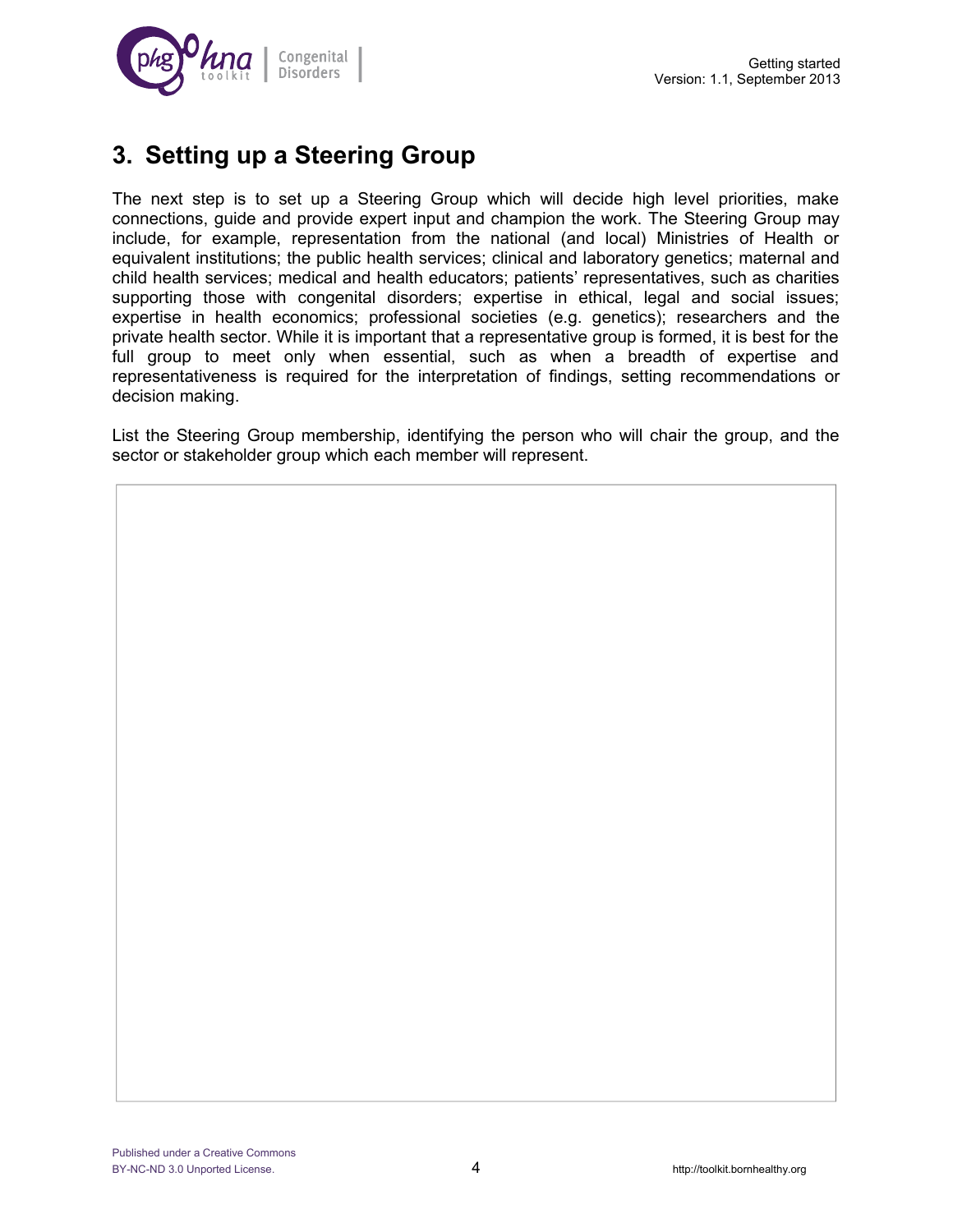

## **4. Choosing HNA topic(s)**

The Coordinating Team should undertake some preliminary work to develop the list of priority topics for needs assessment. In this phase you should consider the whole range of topics. Through discussion, advice (for example, from your Steering Group) and, where necessary, further initial research, you should produce a list of topics that you have considered and agreed will or will not be the subject of HNA, and set out the evidence on which your decision was based. This will help you to justify the work that you are about to undertake.

Below is an initial exercise that helps you to identify the topics that are most important for your country or region, and gives you the opportunity to make your reasons for choosing these topics transparent and explicit. We recommend that you complete this section even if you already have a clear idea about which conditions or services you intend to focus on, as it will enable you to take an inclusive approach from the outset and make a stronger case for policy action.

The topics included in the Toolkit are:

Clinical topics:

- Congenital heart disease
- Congenital hypothyroidism
- Congenital syphilis
- Down's syndrome
- Fetal alcohol spectrum disorder
- G6PD deficiency
- Neural tube defects
- Orofacial clefts
- Rhesus haemolytic disease of the newborn
- Congenital rubella syndrome
- Sickle cell disease
- Thalassaemia

Service topics (or opportunity for interventions):

- Health services
- **Teratogens**
- Preconception care and screening
- Prenatal care and screening
- Newborn screening

There are various criteria you can use to inform your choice of topics. These include:

- which conditions represent a significant burden of disease in your country
- which risk factors for congenital disorders are significant in your country
- whether there are any particular services, or interventions that influence outcomes, that you think are significant in your country.

The following sections will guide you through the process of choosing topics on the basis of these criteria. For each topic, you should also consider the target population of the HNA; this will usually be the whole country population, but may be restricted to a specific geographical area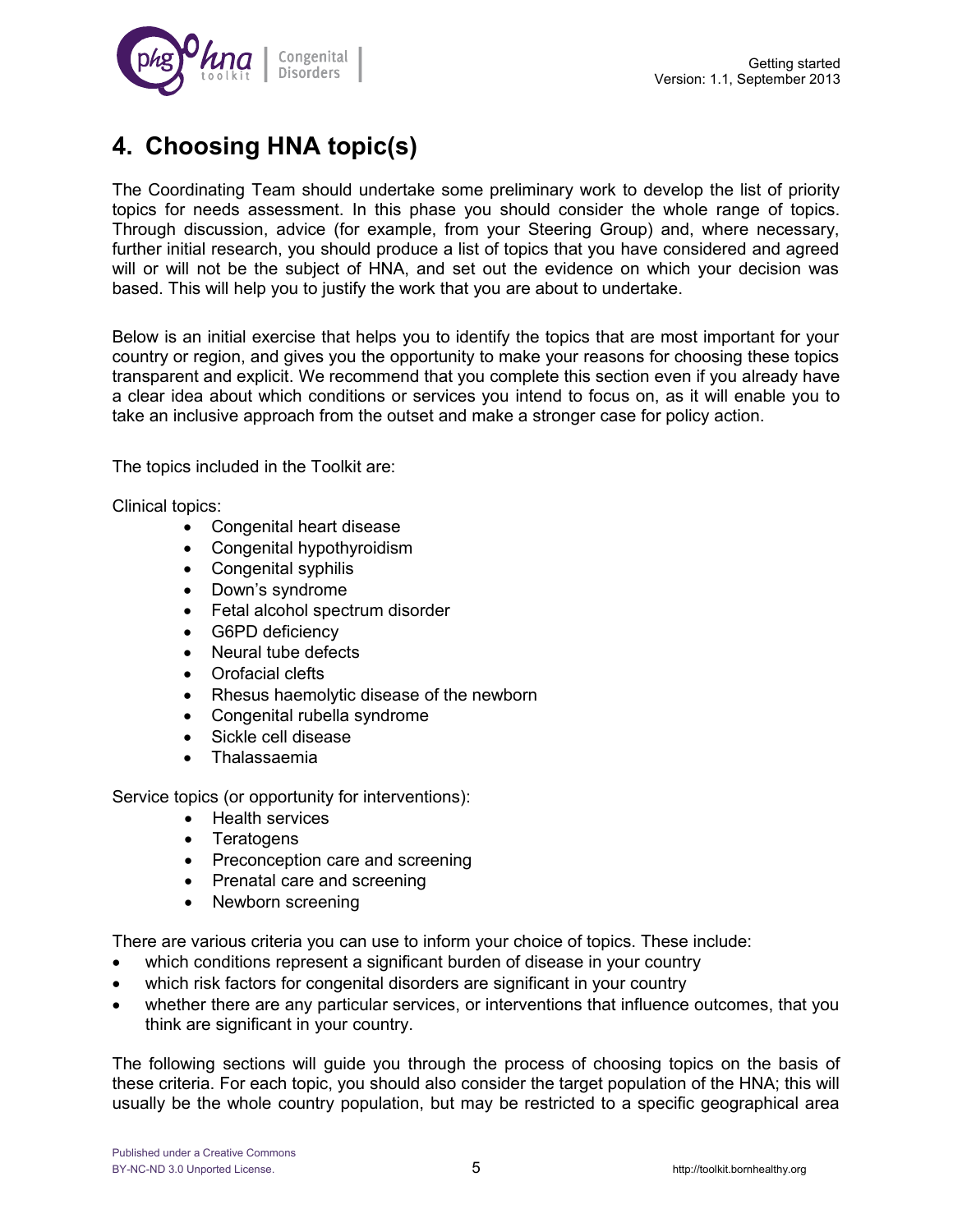

within the country or a distinct subgroup of the population defined by certain characteristics, such as ethnicity or poor access to services.

#### **4.1 Choosing your topics based on burden of disease**

You may have information on the burden of disease in your country. If not, general information on the burden of congenital disorders in different regions of the world may be found in the *Overview document to the PHG Foundation Toolkit for Assessing Health Needs in Relation to Congenital Disorders.* The documents referenced in the Overview provide some further detail. As a more thorough (but time-consuming) exercise you can consult the Background briefing documents for the conditions included in the Toolkit. These documents summarise, where available, the data relevant to your country.

List any congenital disorders that represent a significant burden of disease in your country or region, specify the relevant population, and reference the evidence for including each condition.

List also the other conditions that you have considered and decided are not a significant problem or not a priority for further work in your country, and your reason for not choosing each condition.

#### **4.2 Choosing your topics based on risk factors**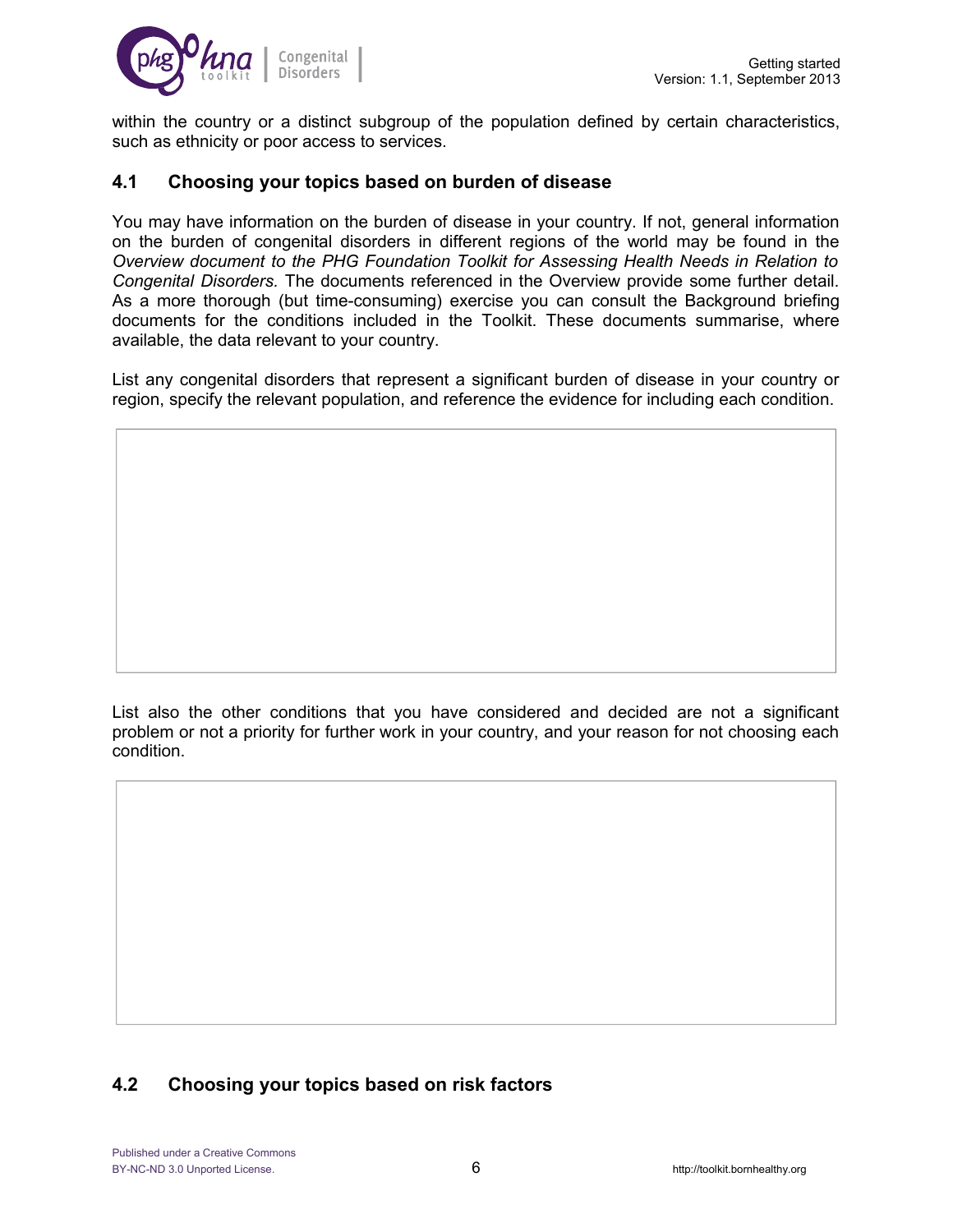

Table 1 gives some examples of risk factors that you may wish to consider. Please add further rows to the Table if you are aware of other risk factors in your country or region that are not included here.

|                           |  |  | <b>Table 1:</b> Some risk factors associated with congenital disorders included in the PHG |  |  |  |  |
|---------------------------|--|--|--------------------------------------------------------------------------------------------|--|--|--|--|
| <b>Foundation Toolkit</b> |  |  |                                                                                            |  |  |  |  |

| <b>Risk factor</b>                               | Related HNA(s) in the PHG Foundation         |  |  |  |  |
|--------------------------------------------------|----------------------------------------------|--|--|--|--|
|                                                  | <b>Toolkit</b>                               |  |  |  |  |
| Malarial region (or population originating from  | Sickle cell disease                          |  |  |  |  |
| malarial region)                                 | Thalassaemia                                 |  |  |  |  |
|                                                  | G6PD deficiency                              |  |  |  |  |
| Advanced maternal age                            | Down's syndrome                              |  |  |  |  |
| Customary consanguineous marriage                | Recessive genetic diseases (including sickle |  |  |  |  |
|                                                  | cell disease and thalassaemia)               |  |  |  |  |
| Sub-optimal maternal nutrition<br>(particularly) | Neural tube defects                          |  |  |  |  |
| folate or iodine deficiency)                     | Orofacial clefts                             |  |  |  |  |
|                                                  | Congenital heart disease                     |  |  |  |  |
|                                                  | Congenital hypothyroidism                    |  |  |  |  |
| Industrial or agricultural pollution             | Teratogens                                   |  |  |  |  |
| Sexually transmitted diseases                    | Congenital syphilis                          |  |  |  |  |
| No, or inadequate, rubella immunisation          | Congenital rubella syndrome                  |  |  |  |  |
| Alcohol abuse                                    | Fetal alcohol spectrum disorder              |  |  |  |  |

List relevant risk factors, and associated HNA topics, for your country or region, and specify the relevant population.

| Risk factor |              |                   |  |
|-------------|--------------|-------------------|--|
|             | HNA topic(s) | Target population |  |
|             |              |                   |  |
|             |              |                   |  |
|             |              |                   |  |
|             |              |                   |  |
|             |              |                   |  |
|             |              |                   |  |
|             |              |                   |  |
|             |              |                   |  |
|             |              |                   |  |
|             |              |                   |  |
|             |              |                   |  |
|             |              |                   |  |
|             |              |                   |  |
|             |              |                   |  |
|             |              |                   |  |
|             |              |                   |  |
|             |              |                   |  |
|             |              |                   |  |
|             |              |                   |  |
|             |              |                   |  |
|             |              |                   |  |
|             |              |                   |  |
|             |              |                   |  |
|             |              |                   |  |
|             |              |                   |  |
|             |              |                   |  |
|             |              |                   |  |
|             |              |                   |  |
|             |              |                   |  |
|             |              |                   |  |

List also the risk factors that you have considered and decided not to include.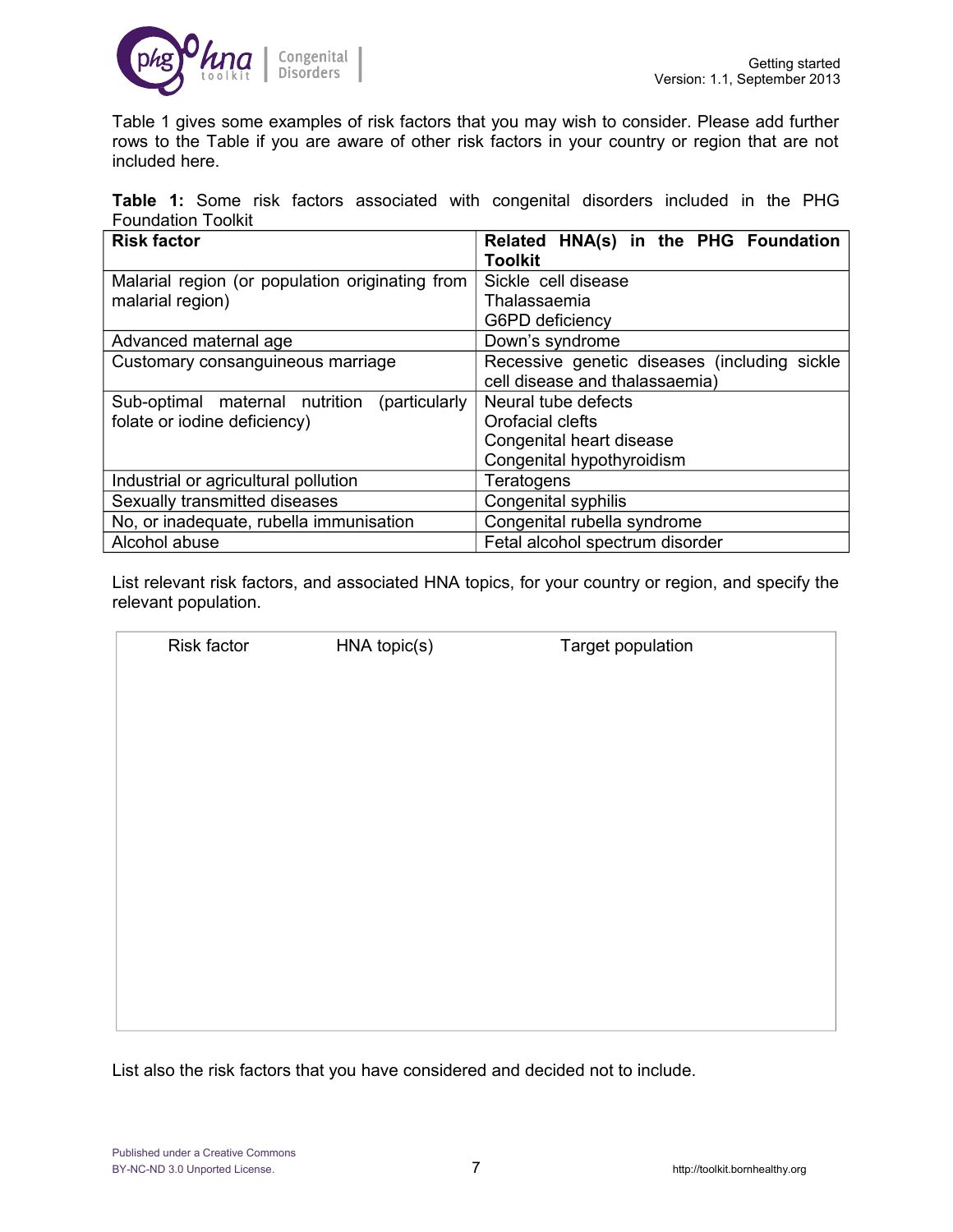

#### **4.3 Choosing your topics based on determinants of outcomes**

Finally, you may wish to approach your choice of topics by focusing on determinants of outcomes for the care and prevention of congenital disorders in your country or region. Table 2 lists some factors you may include for consideration. Please add further rows to the table if you are aware of other determinants of outcomes that are significant in your country or region. You may find it useful to consult representatives of patient support groups, who may have views on the adequacy or otherwise of existing services and interventions.

**Table 2:** Determinants of outcomes for congenital disorders, and related health needs assessments available in the PHG Foundation Toolkit

| <b>Determinant of outcomes</b>       | <b>Related HNAs in the PHG Foundation Toolkit</b> |
|--------------------------------------|---------------------------------------------------|
| Maternal health before and during    | <b>Health services</b>                            |
| pregnancy                            | Preconception care and screening                  |
|                                      | <b>Prenatal services</b>                          |
|                                      | Neural tube defects                               |
|                                      | Orofacial clefts                                  |
|                                      | Fetal alcohol spectrum disorder                   |
|                                      | Teratogens                                        |
|                                      | Congenital syphilis                               |
|                                      | Rhesus haemolytic disease of the newborn          |
| Infectious disease control           | Preconception care and screening                  |
|                                      | Prenatal care and screening                       |
|                                      | Congenital syphilis                               |
|                                      | Congenital rubella syndrome                       |
| Food fortification                   | Neural tube defects                               |
|                                      | Orofacial clefts                                  |
|                                      | Congenital hypothyroidism                         |
|                                      | Preconception care and screening                  |
| environmental<br>Occupational<br>and | Teratogens                                        |
| health legislation                   | Preconception care and screening                  |
| Prenatal care and diagnosis          | Prenatal care and screening                       |
|                                      | Sickle cell disease                               |
|                                      | Thalassaemia                                      |
|                                      | Down's syndrome                                   |
|                                      | Neural tube defects                               |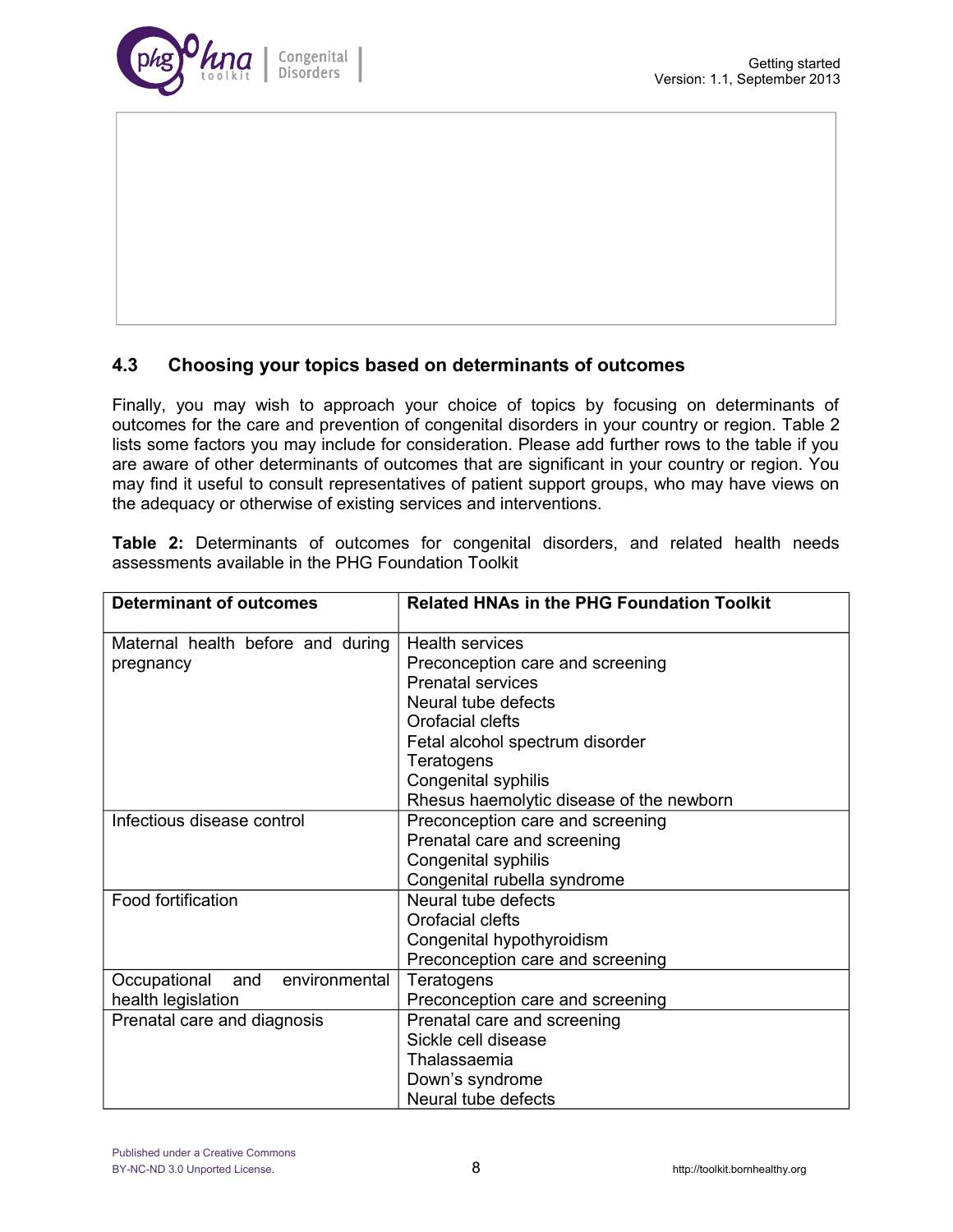

|                                        | Congenital heart disease                 |  |  |
|----------------------------------------|------------------------------------------|--|--|
|                                        | Rhesus haemolytic disease of the newborn |  |  |
| diagnosis<br>of<br>Early<br>congenital | <b>Health services</b>                   |  |  |
| disorders                              | Newborn care and screening               |  |  |
|                                        | G6PD deficiency                          |  |  |
|                                        | Sickle cell disease                      |  |  |
|                                        | Congenital hypothyroidism                |  |  |
| Paediatric surgery                     | <b>Health services</b>                   |  |  |
|                                        | Orofacial clefts                         |  |  |
|                                        | Neural tube defects                      |  |  |
|                                        | Congenital heart disease                 |  |  |
| Learning support                       | Down's syndrome                          |  |  |
|                                        | Congenital hypothyroidism                |  |  |
|                                        | Fetal alcohol spectrum disorder          |  |  |
| Physiotherapy and rehabilitation       | <b>Health services</b>                   |  |  |
|                                        | Congenital heart disease                 |  |  |
|                                        | Orofacial clefts                         |  |  |

List important determinants of outcomes, and associated HNAs for congenital disorders, for your country or region. (If applicable, also specify the target population for the HNA.)

Determinants of outcomes HNA topic(s)

List also all the determinants of outcomes you have decided not to include.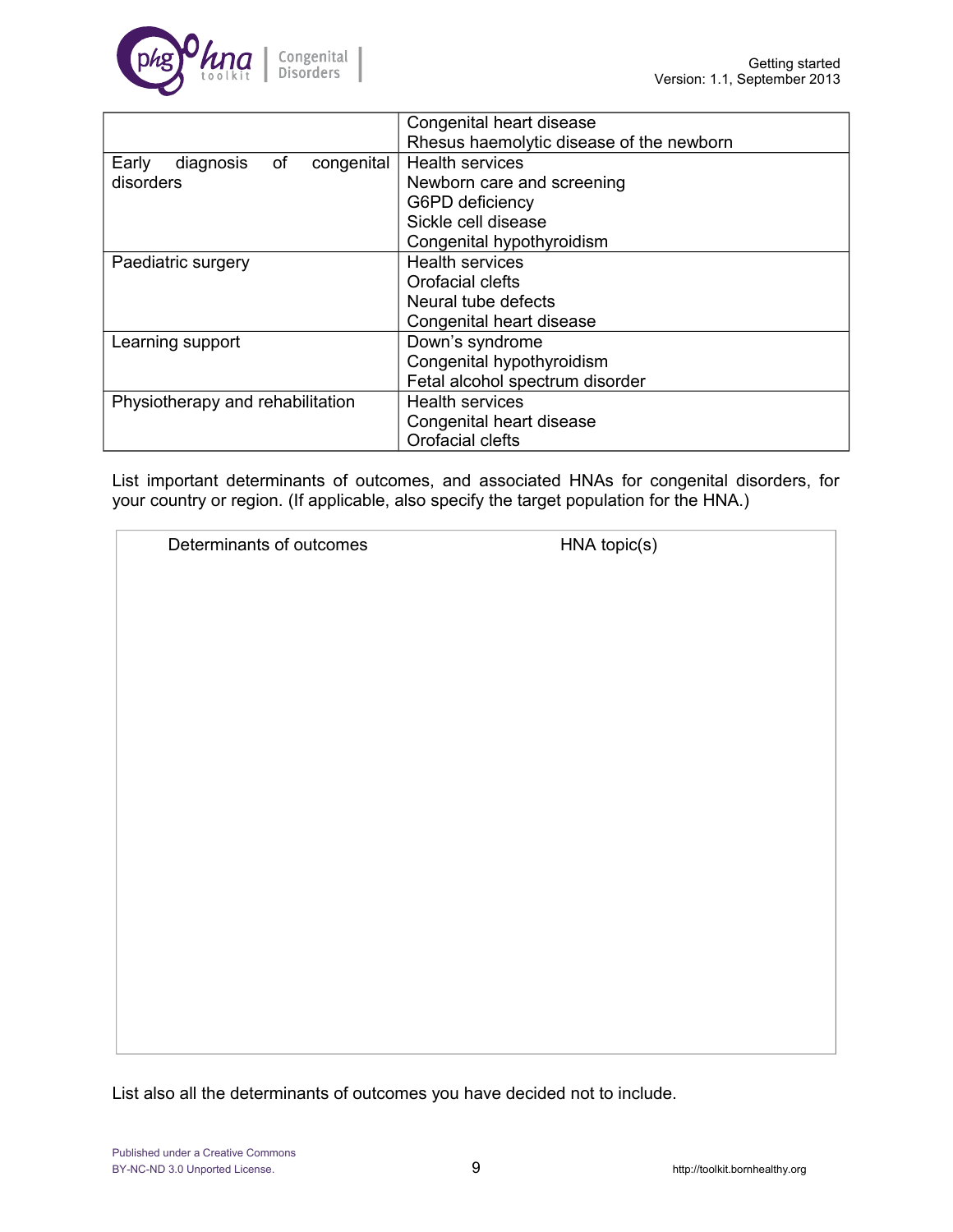

#### **4.4 Prioritising topics**

Now list all the topics you have identified as a result of considering the burden of disease, risk factors, and determinants of outcomes for congenital disorders in your country or region. Assign a priority to each of these topics, on a scale of 1 to 5, where 1 is the highest priority and 5 is the lowest. (You may also wish to note at this stage your reasons for prioritising; for example, burden of mortality or morbidity, whether there are experts available, tackling inequalities between different populations, political imperative or feasibility.)

HNA topic **Priority** Reason for assigning priority

#### **4.5 Final list of topics**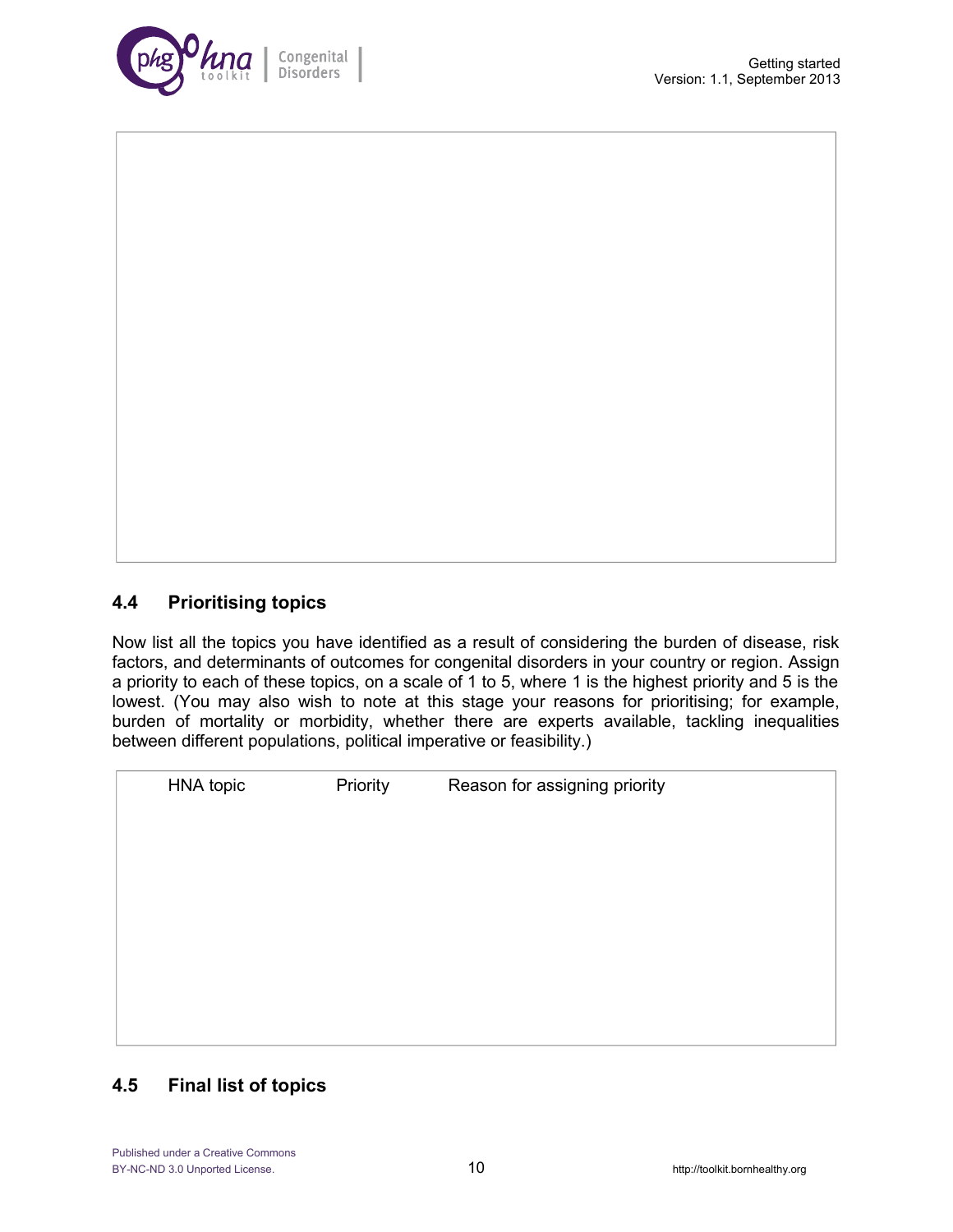

Considering these priorities, and the resources you have available, make a final list of the HNA topic(s) you have chosen, including the target population for each.

HNA topic Target population

## **5. Clarifying aims and objectives**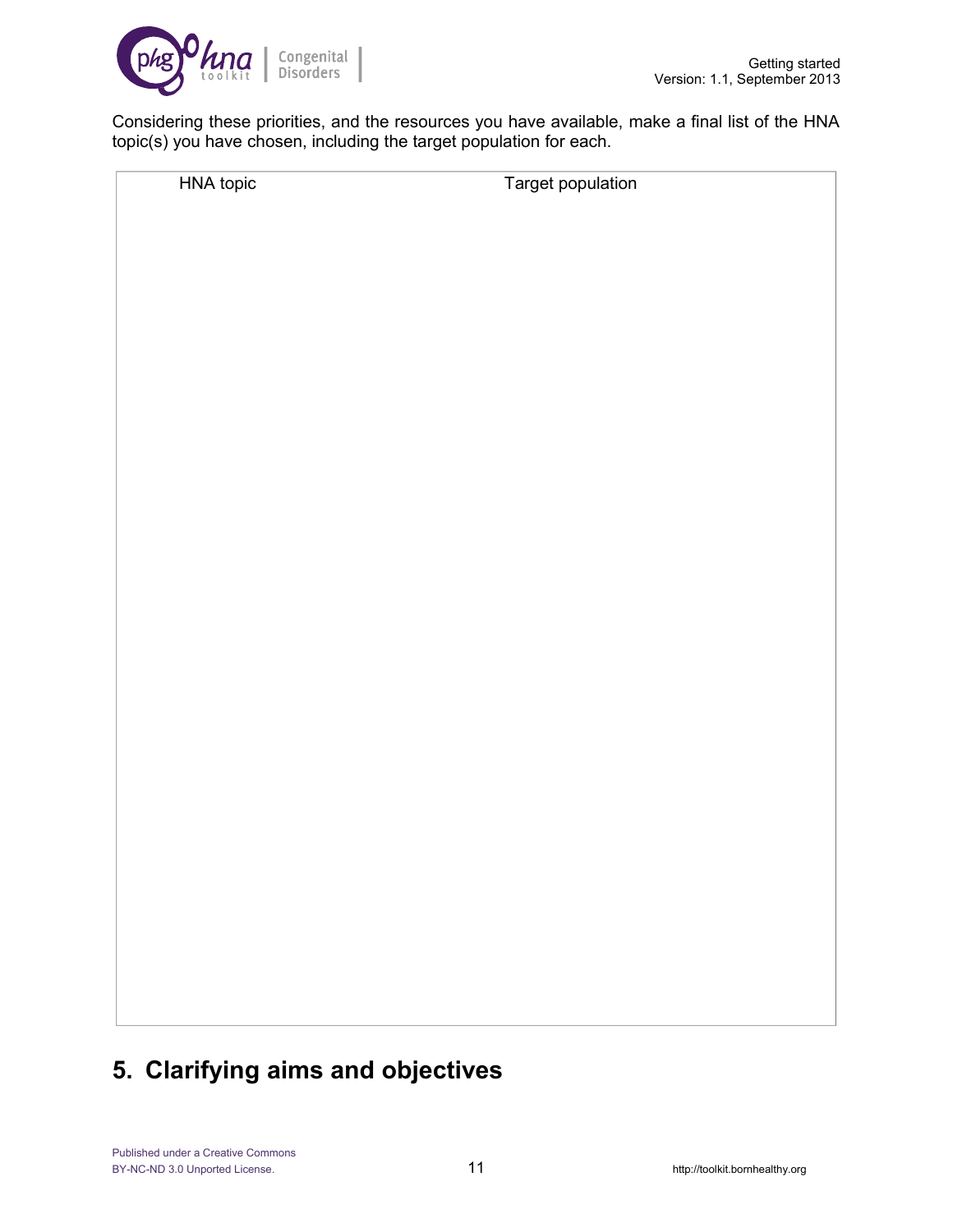

Having chosen your topics, and based on initial information and your evaluation (including expert opinion), what are the main issues in relation to congenital disorders that you will be likely to address in your HNA? For example, you may wish to use the HNA as a first step towards decreasing health inequalities between different regions or social/ethnic groups, or to assess the need for a completely new service (for example, a preconception health service).

For each topic you have chosen and, if possible/relevant, considering your chosen set of topics as a group, describe the scope and aims of your HNA (explain why you have chosen those topics, whether/how they are linked to each other, and what you hope to achieve as a result of the HNA).

Now set out your specific objectives, keeping in mind that objectives should be SMART (Specific, Measurable, Achievable, Realistic and Timely; see Appendix 1 for further details on setting objectives).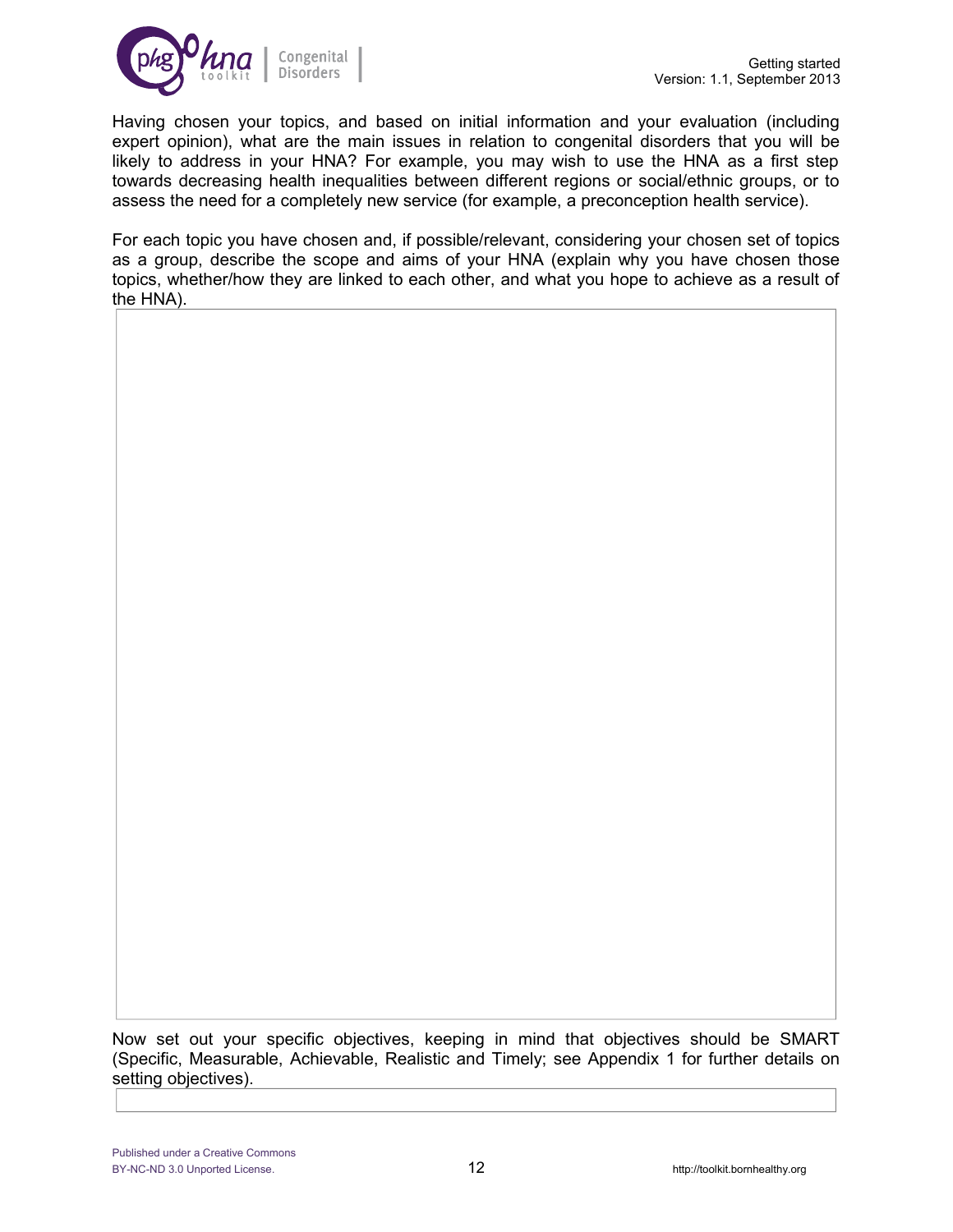

*Keep in mind what the HNA is for: In general the HNA enables the identification of needs and interventions to address unmet needs and reduce inequalities, leading to improved health and health care. It is used to inform decisions according to health need, on investment/ allocation of resources, prioritisation, planning, commissioning and delivery interventions, programmes and services.*

## **6. Identifying additional stakeholders and expert advisers**

In addition to the formal members of your Coordinating Team and Steering Group, there is likely to be a wider group of people who need to know about and contribute to the work, but whom it is not necessary or practical to involve as key players in the process. These people may include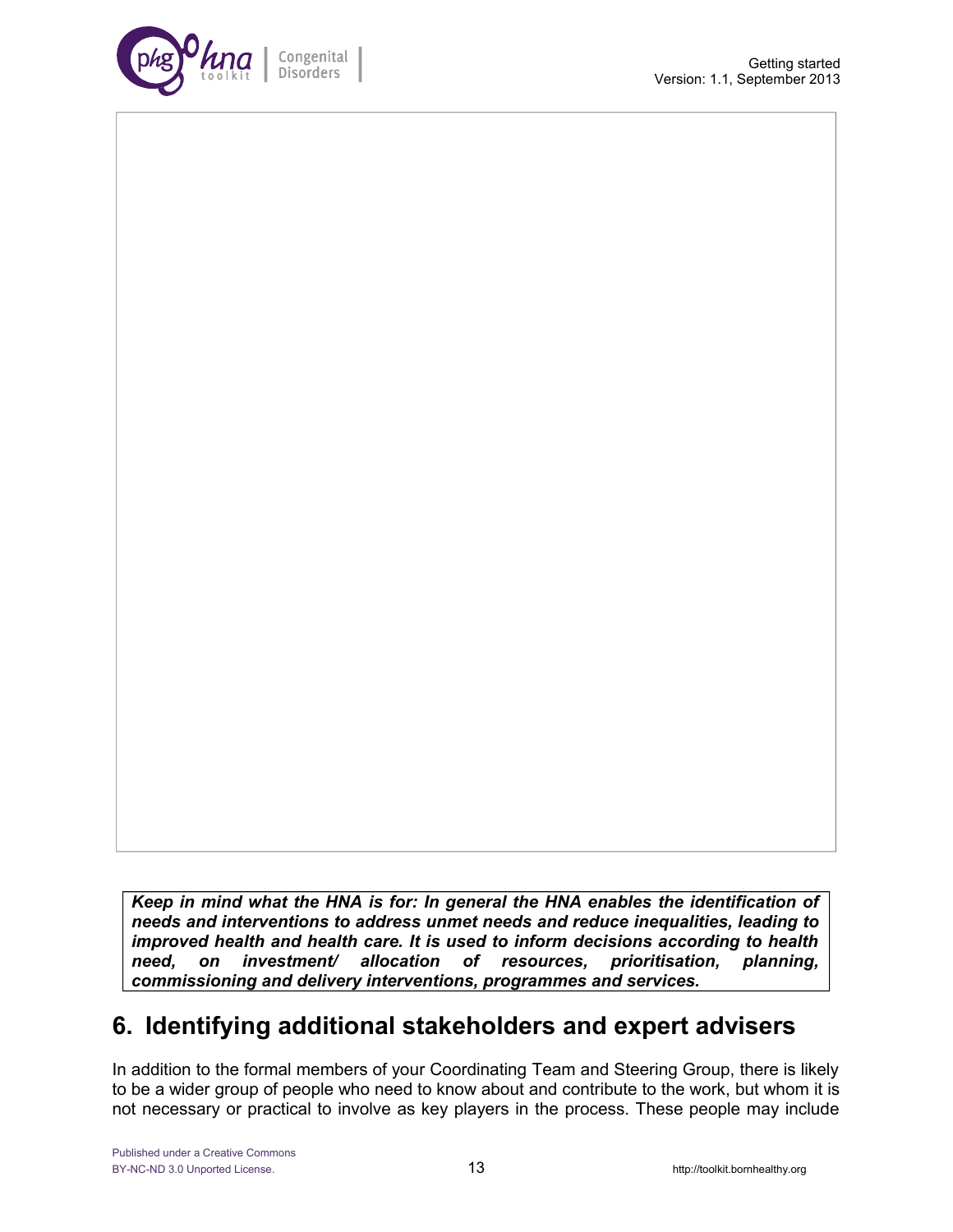

health professionals and other interested parties, as well as clinical experts and patient representatives for the specific topics you have chosen. Some of these people may be co-opted to join subgroups to advise on specific issues as the work progresses.

List any additional stakeholders whom you will inform about the HNA.

List any clinical experts or patient representatives who may be invited to advise on or be involved in work on specific topics.

Use this space to list confirmed participants.

## **7. Defining the time-frame and responsibilities**

Specify a time for each activity and milestones to be achieved. For example, for each topic you have chosen you may include steps such as forming expert subgroups, and working through the HNA tool and calculator, which will include data gathering and interpretation, consultation with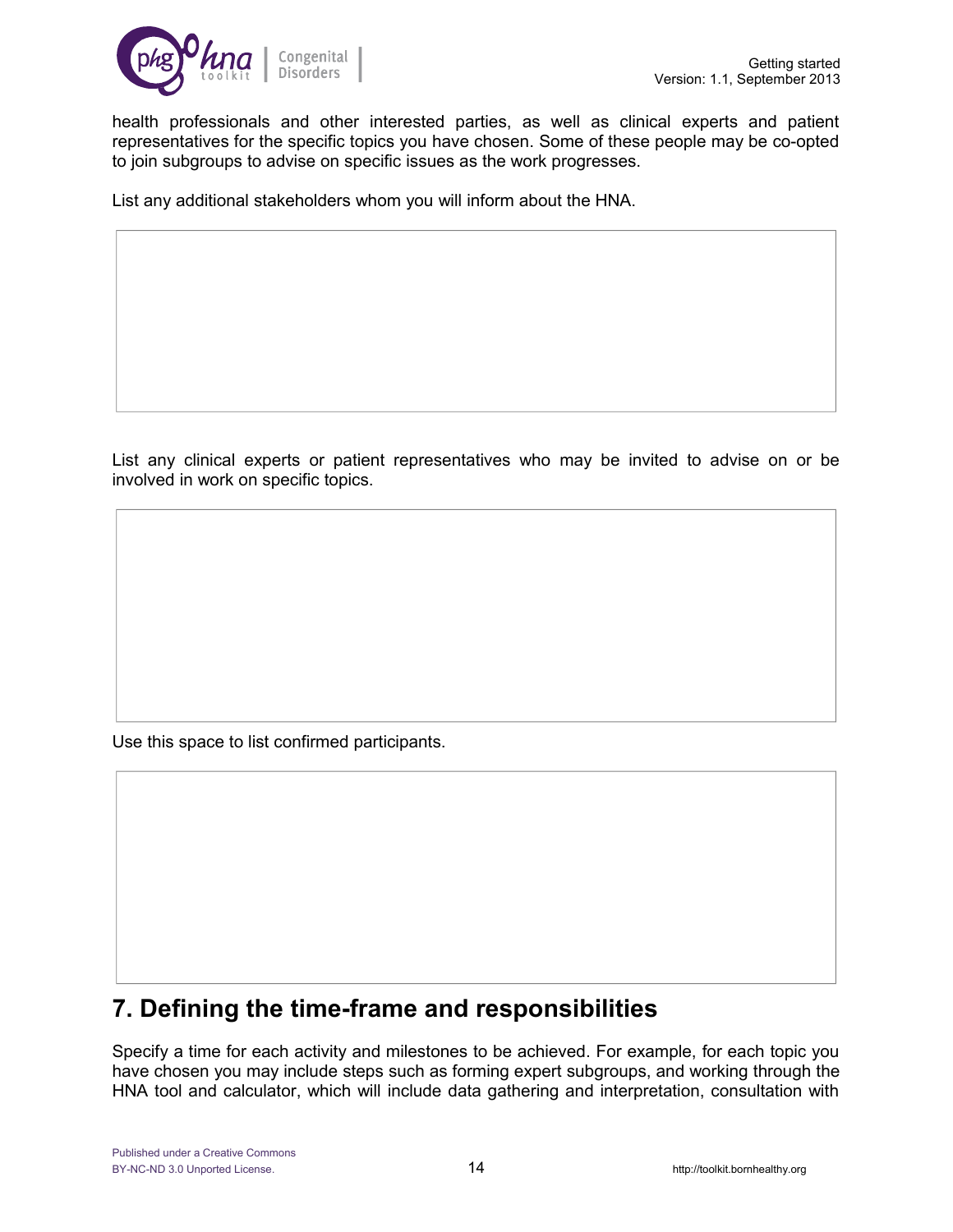

experts, scheduled evaluation meetings, preparation and presentation of reports. Allocate specific responsibilities to Coordinating Team members.

## **8. Preparing the budget**

Consider the activities necessary to complete the needs assessment, and the costs associated with each. You should consider the relationship between your expenditure and the financial resources identified above.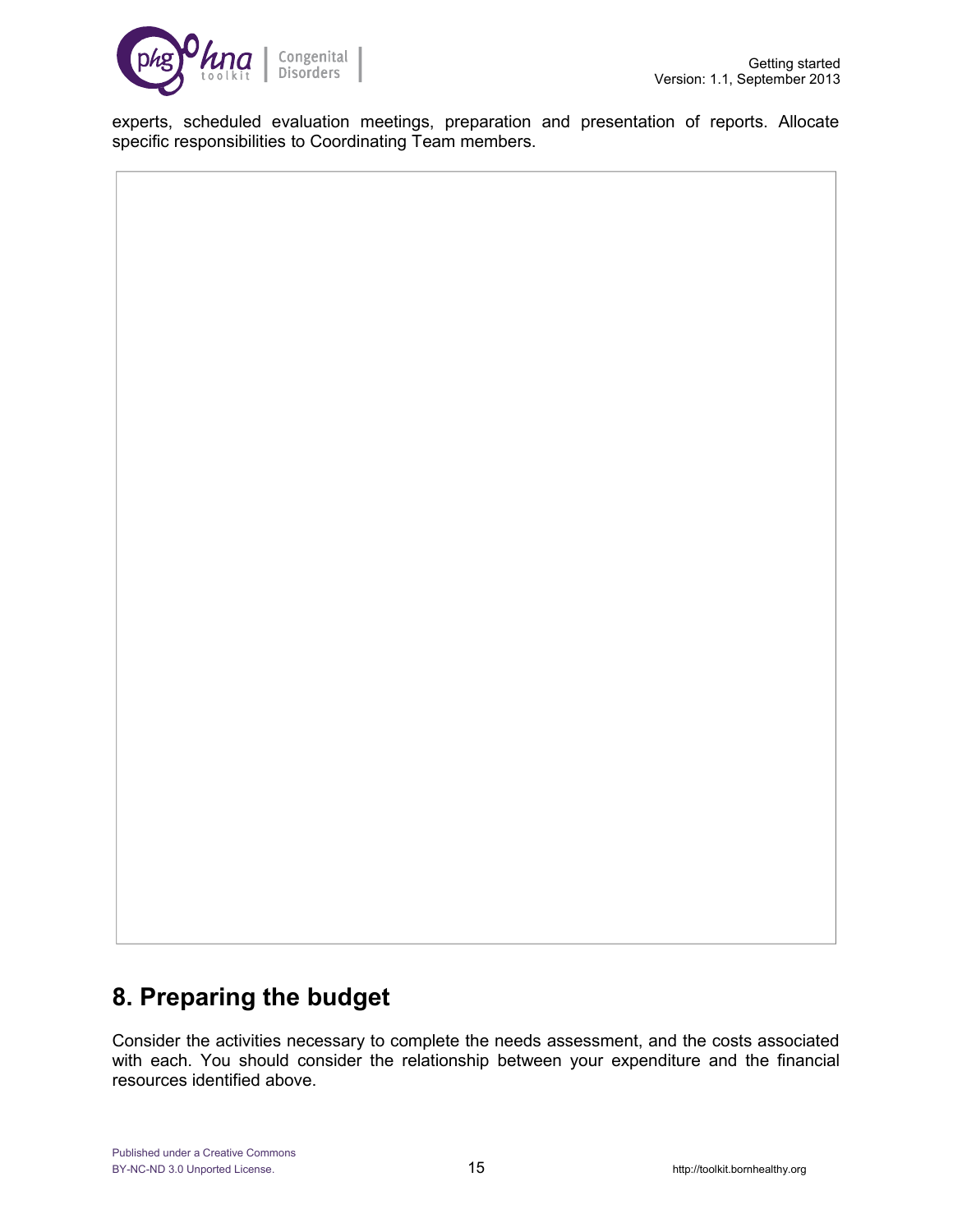

#### Prepare a detailed budget.

You are now ready to begin your HNA for the set of topics you have chosen. For instructions on how to go about this, please refer to the Conducting a Health Needs Assessment: a Guide to Using the PHG Foundation Toolkit.

**Please contact the PHG Foundation (***[toolkit@bornhealthy.org](mailto:toolkit@bornhealthy.org)***) for any questions and to send your comments and feedback.**